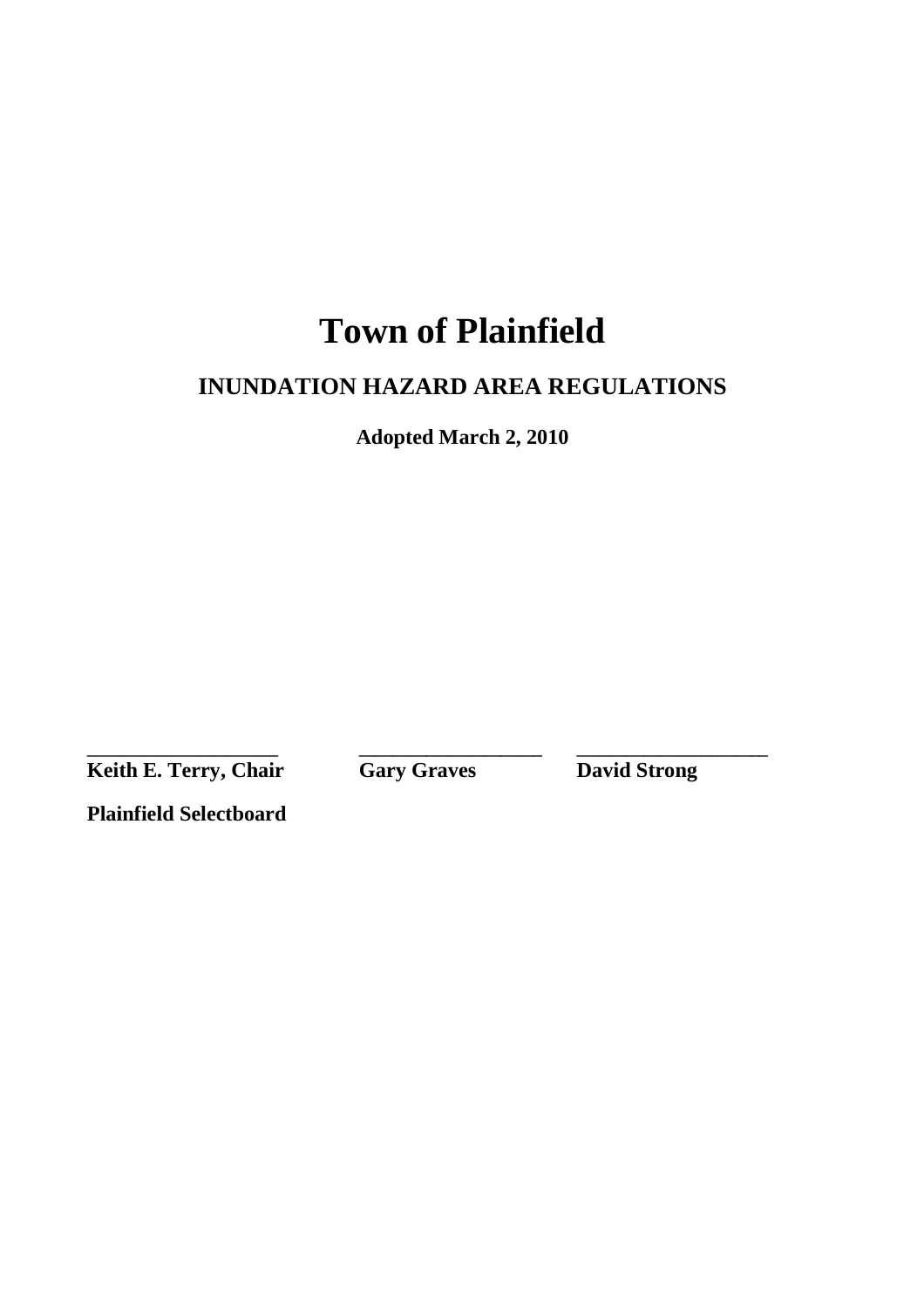#### **I. Statutory Authorization and Effect**

In accordance with 10 V.S.A. Chapter 32, and V.S.A. Chapter 117 §4424, §4411 and §4414, there is hereby established a bylaw for areas at risk of flood damage in the Town of Plainfield, Vermont. Except as additionally described below, all administrative procedures follow 24 VSA Chapter 117.

#### **II. Statement of Purpose**

It is the purpose of this bylaw to:

- A. Implement the goals, policies, and recommendations in the current municipal plan;
- B. Avoid and minimize the loss of life and property, the disruption of commerce, the impairment of the tax base, and the extraordinary public expenditures and demands on public services that result from flooding;
- C. Ensure that the selection, design, creation, and use of development is reasonably safe and accomplished in a manner that is consistent with public wellbeing, does not impair flood plain services or the stream corridor,
- D. Manage the flood hazard area designated pursuant to 10 V.S.A. Chapter 32 § 753, the municipal hazard mitigation plan; and make the Town of Plainfield, its citizens, and businesses eligible for federal flood insurance, federal disaster recovery funds, and hazard mitigation funds as may be available.

# **III. Other Provisions**

#### A**.** Precedence of Bylaw

The provisions of these flood hazard bylaws shall not in any way impair or remove the necessity of compliance with any other local, state, or federal laws or regulations. Where this flood hazard regulation imposes a greater restriction the provisions here shall take precedence.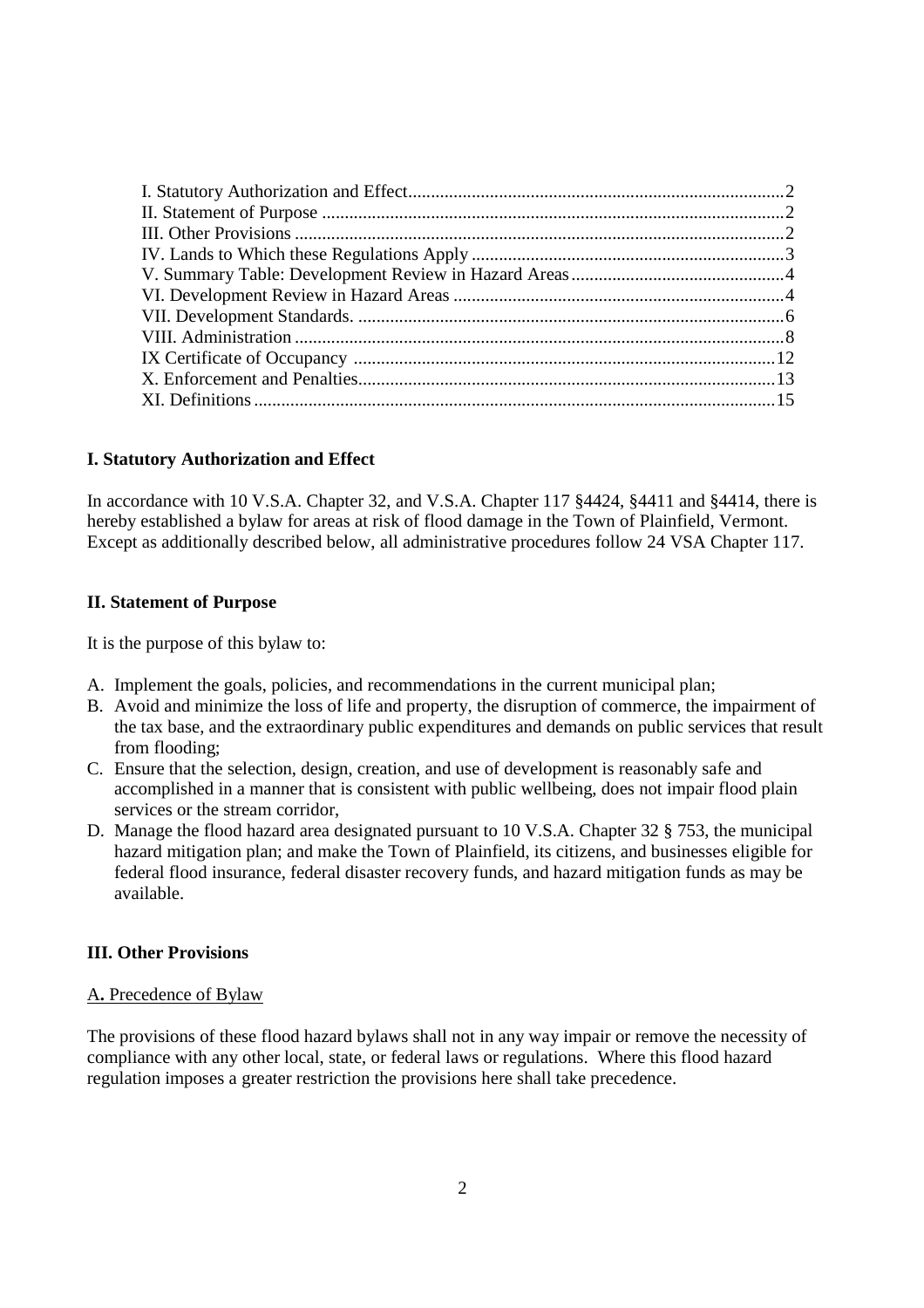# B. Validity and Severability

If any portion of this bylaw is held unconstitutional or invalid by a competent court, the remainder of this bylaw shall not be affected.

# C. Warning of Disclaimer of Liability

This bylaw does not imply that land outside of the areas covered by this bylaw will be free from flood damages. This regulation shall not create liability on the part of the Town of Plainfield, or any municipal official or employee thereof, for any flood damages that result from reliance on this regulation, or any administrative decision lawfully made hereunder.

# **IV. Lands to Which these Regulations Apply**

# A. Regulated Flood Hazard Areas

These regulations shall apply to the Special Flood Hazard Area in and on the most current flood insurance studies and maps published by the Department of Homeland Security, Federal Emergency Management Agency, National Flood Insurance Program, as provided by the Secretary of the Agency of Natural Resources pursuant to 10 V.S.A. Chapter 32 § 753, which are hereby adopted by reference and declared to be part of these regulations. The location of the boundary shall be determined by the Administrative Officer (AO). If the applicant disagrees with the determination made by the AO, a Letter of Map Amendment from FEMA shall constitute proof.

# B. Base Flood Elevations and Floodway Limits in Special Flood Hazard Areas

Where available, base flood elevations and floodway limits provided by the National Flood Insurance Program and in the Flood Insurance Study and accompanying maps shall be used to administer and enforce these regulations. In Special Flood Hazard Areas where base flood elevations and/or floodway limits *have not* been provided by the National Flood Insurance Program in the Flood Insurance Study and accompanying maps, it is the applicant's responsibility to develop the necessary data. Where available, the applicant shall use data provided by FEMA, or State, or Federal agencies.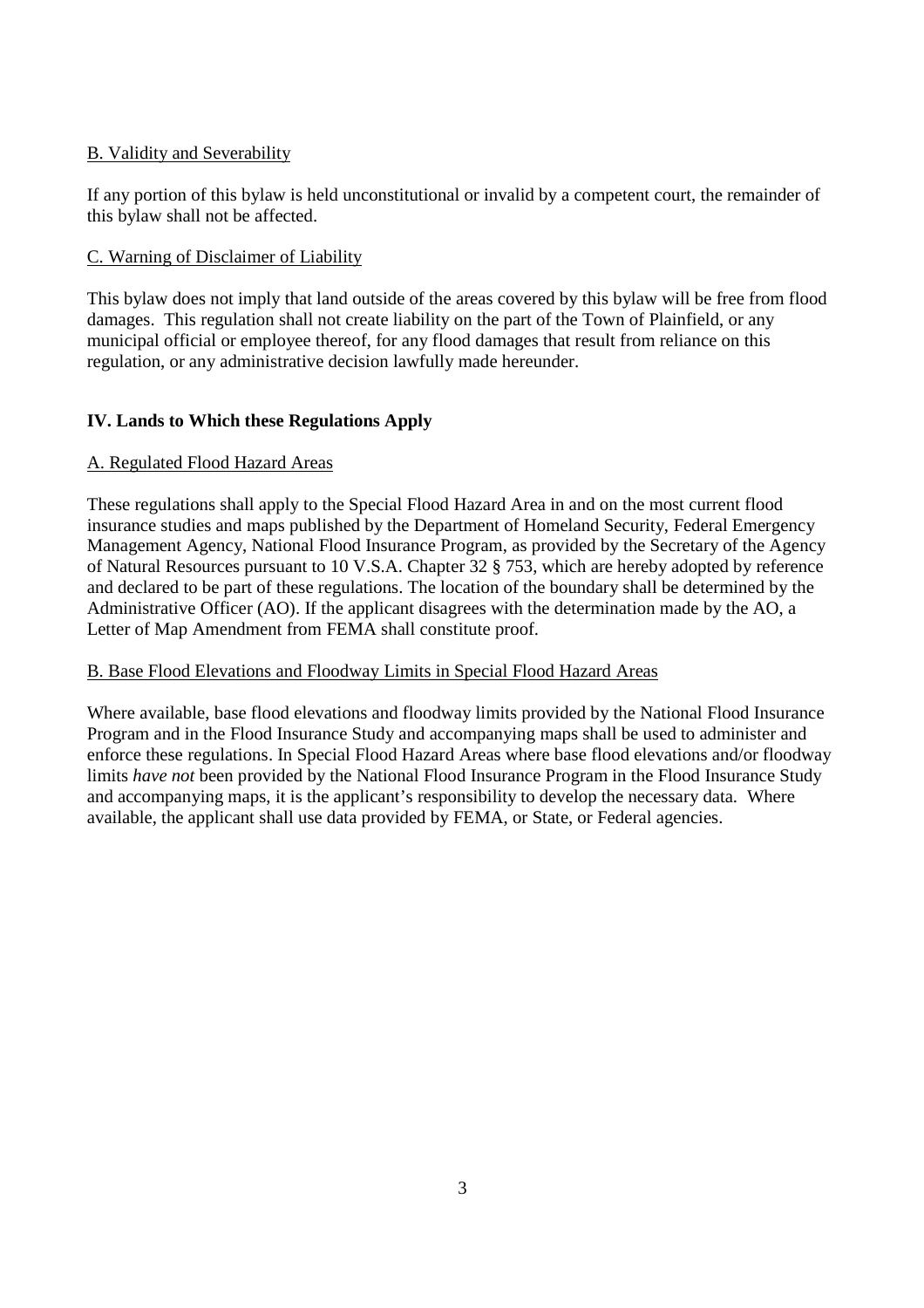# **V. Summary Table: Development Review in Hazard Areas**

The hazard areas are not appropriate sites for new structures nor for development that increases the elevation of the base flood.

| #              | Activity                                                                                   | <b>Hazard Zone</b>                         |                |
|----------------|--------------------------------------------------------------------------------------------|--------------------------------------------|----------------|
|                | <b>P</b> Permitted<br><b>C</b> Conditional Use Review<br>X Prohibited<br><b>A</b> Exempted | <b>Special Flood</b><br><b>Hazard Area</b> | Floodway       |
| 1              | <b>New Structures</b>                                                                      | X                                          | X              |
| $\overline{2}$ | Storage                                                                                    | X                                          | X              |
| 3              | <b>Improvements to Existing Structures</b>                                                 | P, C                                       | $\overline{C}$ |
| 4              | <b>Small Accessory Structures</b>                                                          | $\mathbf P$                                | X              |
| 5              | At Grade Parking                                                                           | $\overline{P}$                             | $\overline{C}$ |
| 6              | Replacement water supply or septic systems                                                 | $\overline{C}$                             | $\mathcal{C}$  |
| 8              | Fill as needed to elevate existing structures                                              | $\overline{C}$                             | $\mathcal{C}$  |
| 9              | Fill                                                                                       | X                                          | X              |
| 12             | Grading                                                                                    | $\overline{C}$                             | $\overline{C}$ |
| 13             | Road maintenance                                                                           | A                                          | A              |
| 14             | Road improvements                                                                          | C                                          | $\overline{C}$ |
| 15             | Bridges and culverts                                                                       | $\overline{C}$                             | $\overline{C}$ |
| 16             | Channel management                                                                         | $\overline{C}$                             | $\overline{C}$ |
| 17             | Recreational vehicles                                                                      | P                                          | $\mathbf{P}$   |
| 18             | Open space, recreation                                                                     | $\mathsf{A}$                               | $\overline{A}$ |
| 19             | Forestry                                                                                   | A                                          | A              |
| 20             | Agriculture                                                                                | A                                          | A              |

# **VI. Development Review in Hazard Areas**

# A. Permit

l

A permit is required from the Administrative Officer (AO) for all development in all areas defined in Section IV. Development that requires conditional use approval, non-conforming use approval, or a variance from the Zoning Board of Adjustment  $(ZBA)^{1}$  under these flood hazard regulations, must have such approvals prior to the issuance of a permit by the AO. Any development subject to municipal jurisdiction in the designated hazard areas shall meet the criteria in Section VI and VII. Any permit issued will require that all other necessary permits from State or Federal Agencies have been received before work may begin.

<sup>&</sup>lt;sup>1</sup> The Zoning Board of Adjustment will conduct these approvals until such time as a Development Review Board is established.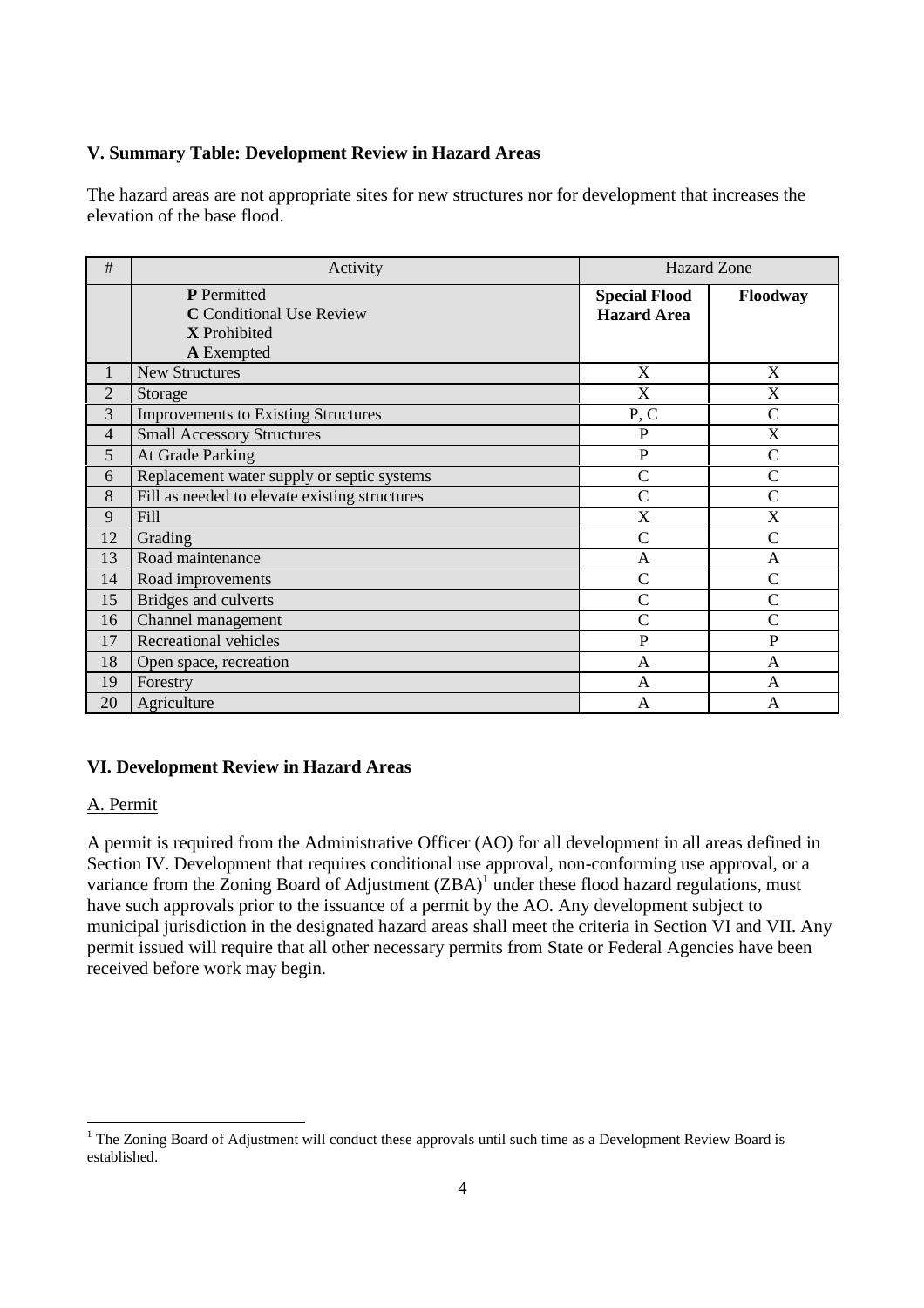# B. Permitted Development

For the purposes of review under these regulations, the following development activities in the Special Flood Hazard Area where outside of the Floodway, and meeting the Development Standards in Section VII, require only an administrative permit from the AO:

- 1. Non-substantial improvements;
- 2. Accessory structures;
- 3. Development related to on-site septic or water supply systems;
- 4. Building utilities;
- 5. At-grade parking for existing buildings; and,
- 6. Recreational vehicles.

# C. Prohibited Development in Special Flood Hazard Area

- 1. New residential or non-residential structures (including the placement of manufactured homes);
- 2. Storage or junk yards;
- 3. New fill except as necessary to elevate structures above the base flood elevation;
- 4. Accessory structures in the floodway;
- 5. Critical facilities are prohibited in all areas affected by mapped flood hazards; and,
- 6. All development not exempted, permitted, or conditionally permitted.

# D. Conditional Use Review

Conditional use review and approval by the BOA, is required prior to the issuance of a permit by the AO for proposed development within the following:

- 1. Substantial improvement, elevation, relocation, or flood proofing of existing structures;
- 2. New or replacement storage tanks for existing structures;
- 3. Improvements to existing structures in the floodway;
- 4. Grading, excavation; or the creation of a pond;
- 5. Improvements to existing roads;
- 6. Bridges, culverts, channel management activities, or public projects which are functionally dependent on stream access or stream crossing;
- 7. Public utilities;

# E. Exempted Activities

The following are exempt from regulation under this bylaw:

- 1. The removal of a building or other structure in whole or in part;
- 2. Maintenance of existing roads and storm water drainage;
- 3. Silvicultural (forestry) activities conducted in accordance with the Vermont Department of Forests and Parks Acceptable Management Practices; and,
- 4. Agricultural activities conducted in accordance with the Vermont Department of Agriculture's Accepted Agricultural Practices (AAP). Prior to the construction of farm structures the farmer must notify the AO in writing of the proposed activity. The notice must contain a sketch of the proposed structure including setbacks.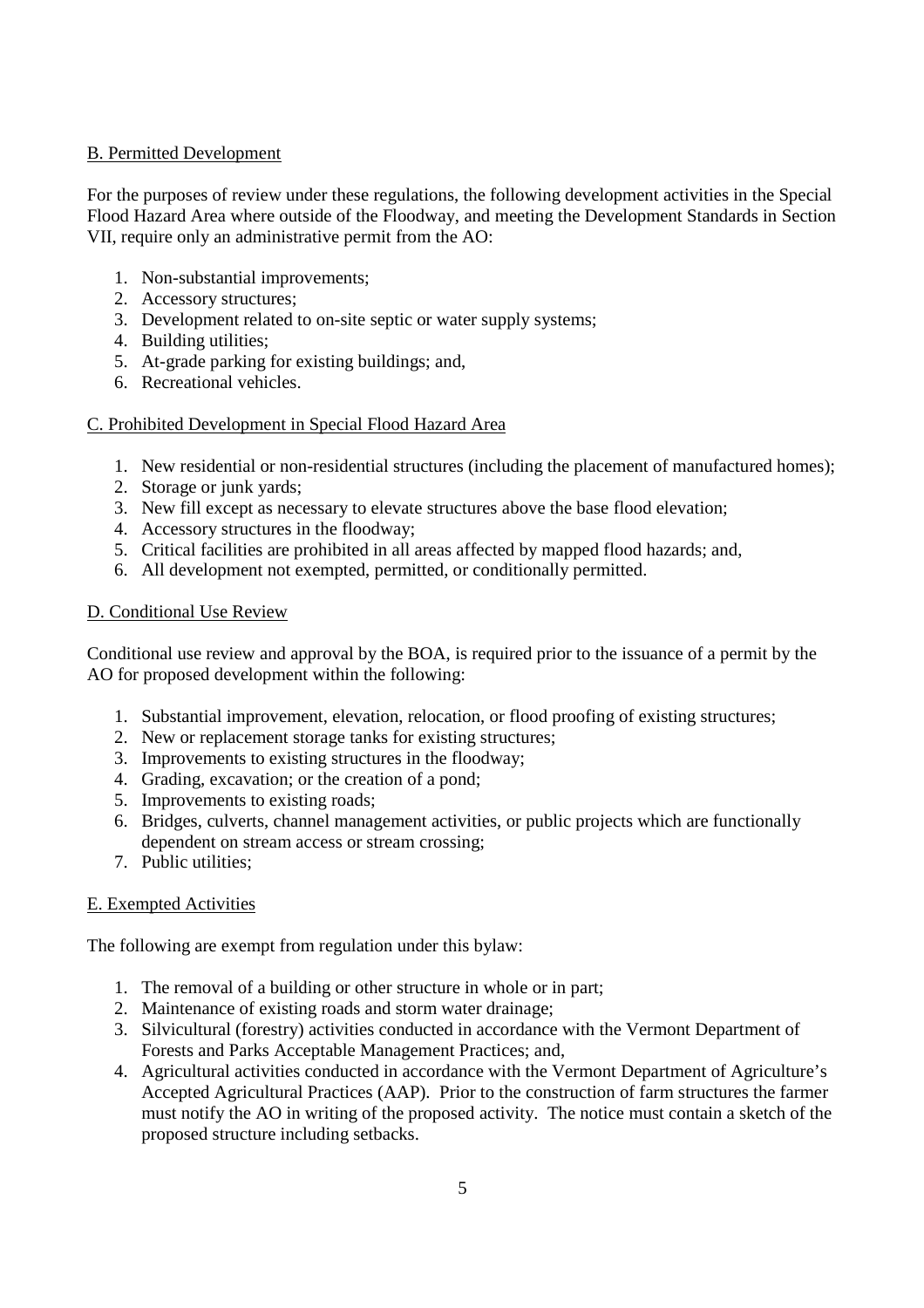# F. Variances

Variances may be granted in writing by the BOA only in accordance with all the criteria in 24 V.S.A. § 4469, § 4424 (E), and 44 CFR Section 60.6, after a public hearing noticed as described in Section VIII.

Any variance issued in the Special Flood Hazard Area will not increase flood heights, and will inform the applicant in writing over the signature of a community official that the issuance of a variance to construct a structure below the base flood elevation increases risk to life and property and will result in increased flood insurance premiums up to amounts as high as \$25 for \$100 of coverage. Such notification shall be maintained with a record of all variance actions.

**VII. Development Standards** – The criteria below are the minimum standards for development in the flood hazard areas. Where more than one zone or area is involved, the most restrictive standard shall take precedence.

# A. Special Flood Hazard Area

# 1. *All development* shall be:

- a. Reasonably safe from flooding;
- b. Designed, operated, maintained, modified, and adequately anchored to prevent flotation, collapse, release, or lateral movement of the structure;
- c. Constructed with materials resistant to flood damage;
- d. Constructed by methods and practices that minimize flood damage;
- e. Constructed with electrical, heating, ventilation, plumbing and air conditioning equipment and other service facilities that are designed and/or located so as to prevent water from entering or accumulating within the components during conditions of flooding;
- f. Adequately drained to reduce exposure to flood hazards;
- g. Located so as to minimize conflict with changes in channel location over time and the need to intervene with such changes; and,
- h. Required to locate any fuel storage tanks (as needed to serve an existing building in the Special Flood Hazard Zone) a minimum of one foot above the base flood elevation and be securely anchored to prevent flotation; or storage tanks may be placed underground, if securely anchored as certified by a qualified professional.
- 2. In Zones AE, AH, and A1 A30 *where base flood elevations and/or floodway limits have not been determined*, development shall not be permitted unless it is demonstrated that the cumulative effect of the proposed development, when combined with all other existing and anticipated encroachment, will not increase the base flood elevation more than 1.00 foot at any point within the community. The demonstration must be supported by technical data that conforms to standard hydraulic engineering principles and certified by a registered professional engineer.
- 3. *Structures to be substantially improved* in Zones A, A1-30, AE, and AH shall be located such that the lowest floor is at least one foot above base flood elevation, this must be documented, in asbuilt condition, with a FEMA Elevation Certificate;
- *4. Non-residential structures to be substantially improved* shall: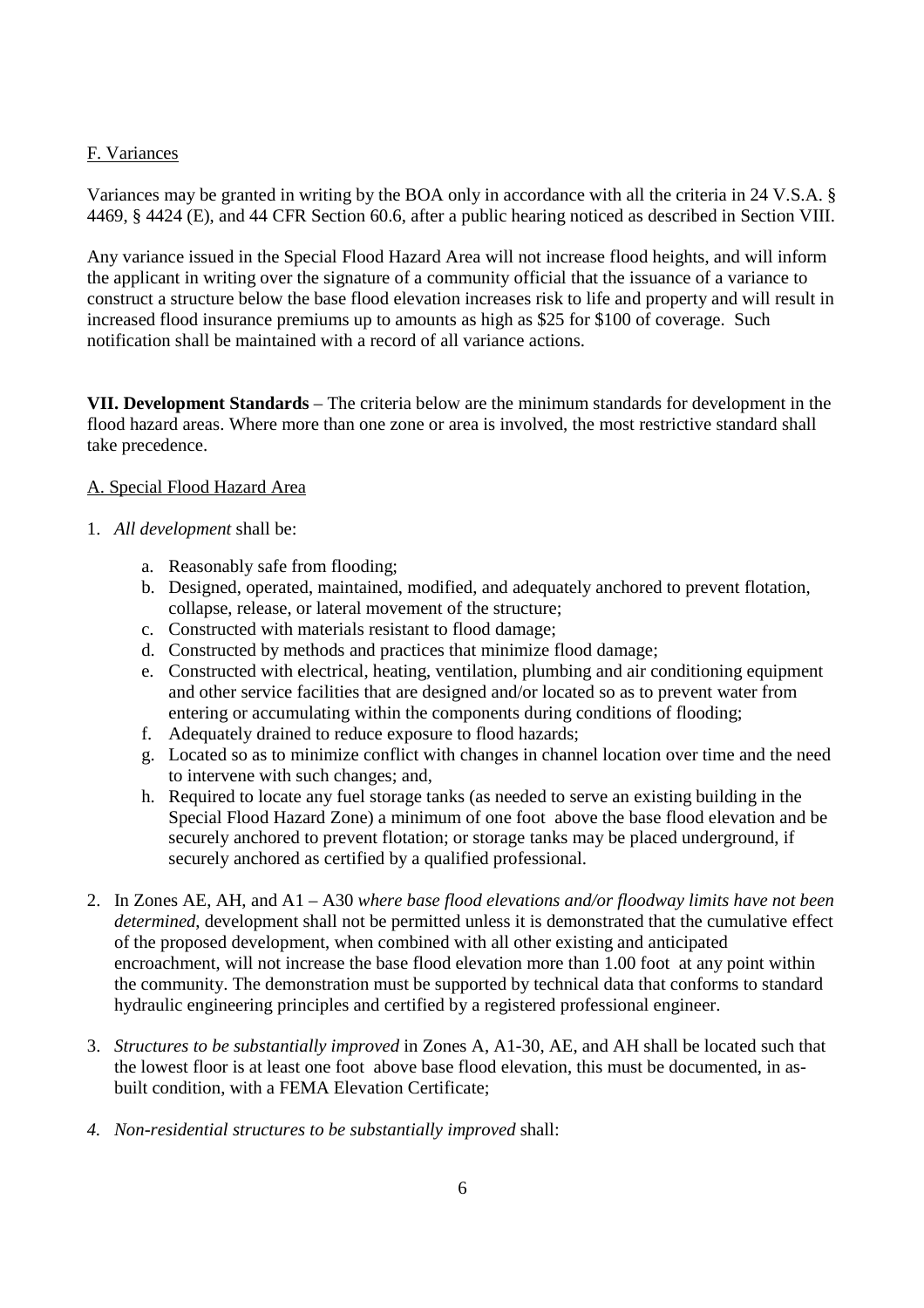- a. Meet the standards in VII A 3; or,
- b. Have the lowest floor, including basement, together with attendant utility and sanitary facilities be designed so that two feet above the base flood elevation the structure is watertight with walls substantially impermeable to the passage of water and with structural components having the capability of resisting hydrostatic and hydrodynamic loads and effects of buoyancy; A permit for flood proofing shall not be issued until a registered professional engineer or architect has reviewed the structural design, specifications and plans, and has certified that the design and proposed methods of construction are in accordance with accepted standards of practice for meeting the provisions of this subsection.
- *5. Fully enclosed areas below grade on all sides* (including below grade crawlspaces and basements) are prohibited.
- *6. Fully enclosed areas that are above grade*, below the lowest floor, below BFE and subject to flooding, shall
	- a. Be solely used for parking of vehicles, storage, or building access, and such a condition shall clearly be stated on any permits; and,
	- b. Be designed to automatically equalize hydrostatic flood forces on exterior walls by allowing for the entry and exit of floodwaters. Such designs must be certified by a registered professional engineer or architect, or meet or exceed the following minimum criteria: A minimum of two openings on two walls having a total net area of not less than one square inch for every square foot of enclosed area subject to flooding shall be provided. The bottom of all openings shall be no higher than one foot above grade. Openings may be equipped with screens, louvers, valves, or other coverings or devices provided that they permit the automatic entry and exit of floodwaters.
- *7. Recreational vehicles* must be fully licensed and ready for highway use;
- *8.* A *small accessory* structure of 500 square feet or less that represents a minimal investment need not be elevated to the base flood elevation in this area, provided the structure is placed on the building site so as to offer the minimum resistance to the flow of floodwaters and shall meet the criteria in VII A 6 (above).
- 9*. Water supply systems* shall be designed to minimize or eliminate infiltration of flood waters into the systems.
- 10. *Sanitary sewage systems* shall be designed to minimize or eliminate infiltration of flood waters into the systems and discharges from the systems into flood waters.
- 11. *On-site waste disposal systems* shall be located to avoid impairment to them or contamination from them during flooding.
- 12. *The flood carrying and sediment transport capacity* within the altered or relocated portion of any watercourse shall be maintained, and any alteration or relocation shall not result in any decrease of stream stability;
- 13*. Bridges and culverts*, which by their nature must be placed in or over the stream, must have a stream alteration permit from the Agency of Natural Resources where applicable.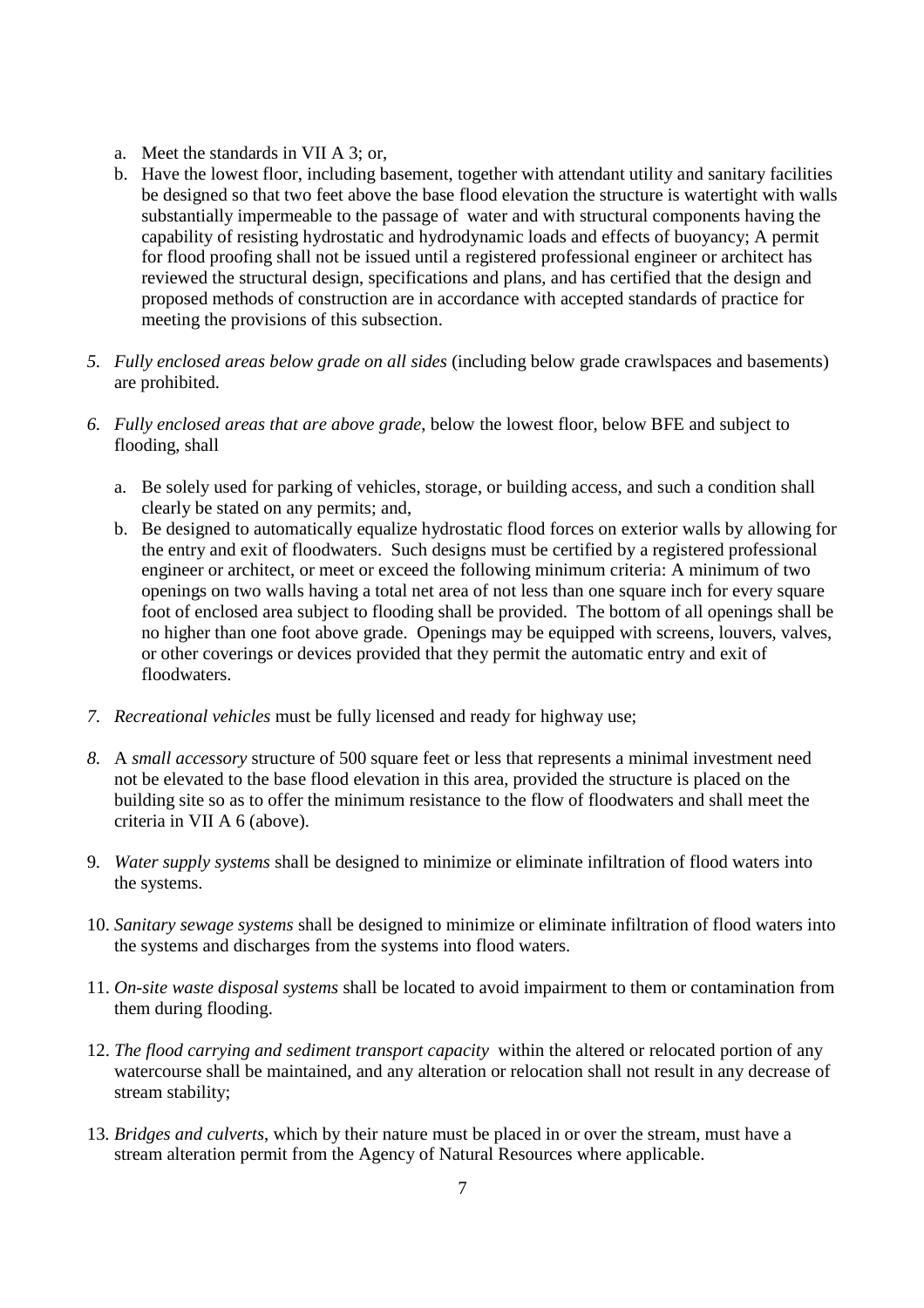- 14. *Subdivisions and Planned Unit Developments must be accessible by dry land* access outside the special flood hazard area.
- 15. *Existing buildings, including manufactured homes, to be substantially improved in Zone AO* shall have the lowest floor, including basement, elevated above the highest adjacent grade, at least as high as the depth number specified on the community's FIRM, or at least two feet if no depth number is specified.

#### B. Floodway Areas

- 1. Encroachments or development above grade and less than one foot above the base flood elevation, are prohibited unless hydrologic and hydraulic analyses are performed in accordance with standard engineering practice, by a registered professional engineer, certifying that the proposed development will:
	- a. Not result in any increase in flood levels (0.00 feet) during the occurrence of the base flood;
	- b. Not increase any risk to surrounding properties, facilities, or structures from erosion or flooding.
- 2. Public utilities may be placed underground, and the analyses may be waived, where a registered professional engineer certifies that there will be no change in grade and the utilities will be adequately protected from scour.

# **VIII. Administration**

#### A. Administrative Officer and Zoning Board of Adjustment

There is hereby established an Administrative Officer (AO) and a Zoning Board of Adjustment (ZBA) to be appointed by the Selectboard as specified under 24 VSA §4448 and §4460.

#### B. Application Submission Requirements

- 1. Applications for development shall include:
	- a. The name and contact information for the owner of the property, including any agents authorized to act on their behalf;
	- b. A thorough description of the proposed development;
	- c. General location map including the address of the property, tax parcel ID, relative locations of the existing development and the nearest public road;
	- d. Where applicable, a site plan that depicts the proposed development, all water bodies, Special Flood Hazard Areas, floodways, any existing and proposed drainage, any proposed fill, and pre and post development grades, and the elevation of the proposed lowest floor, as referenced to the same vertical datum as the elevation on the current Flood Insurance Rate Maps;
	- e. A Vermont Agency of Natural Resources Project Review Sheet for the proposal. The Project Review Sheet shall identify all State and Federal agencies from which permit approval is required for the proposal, and shall be filed as a required attachment to the municipal permit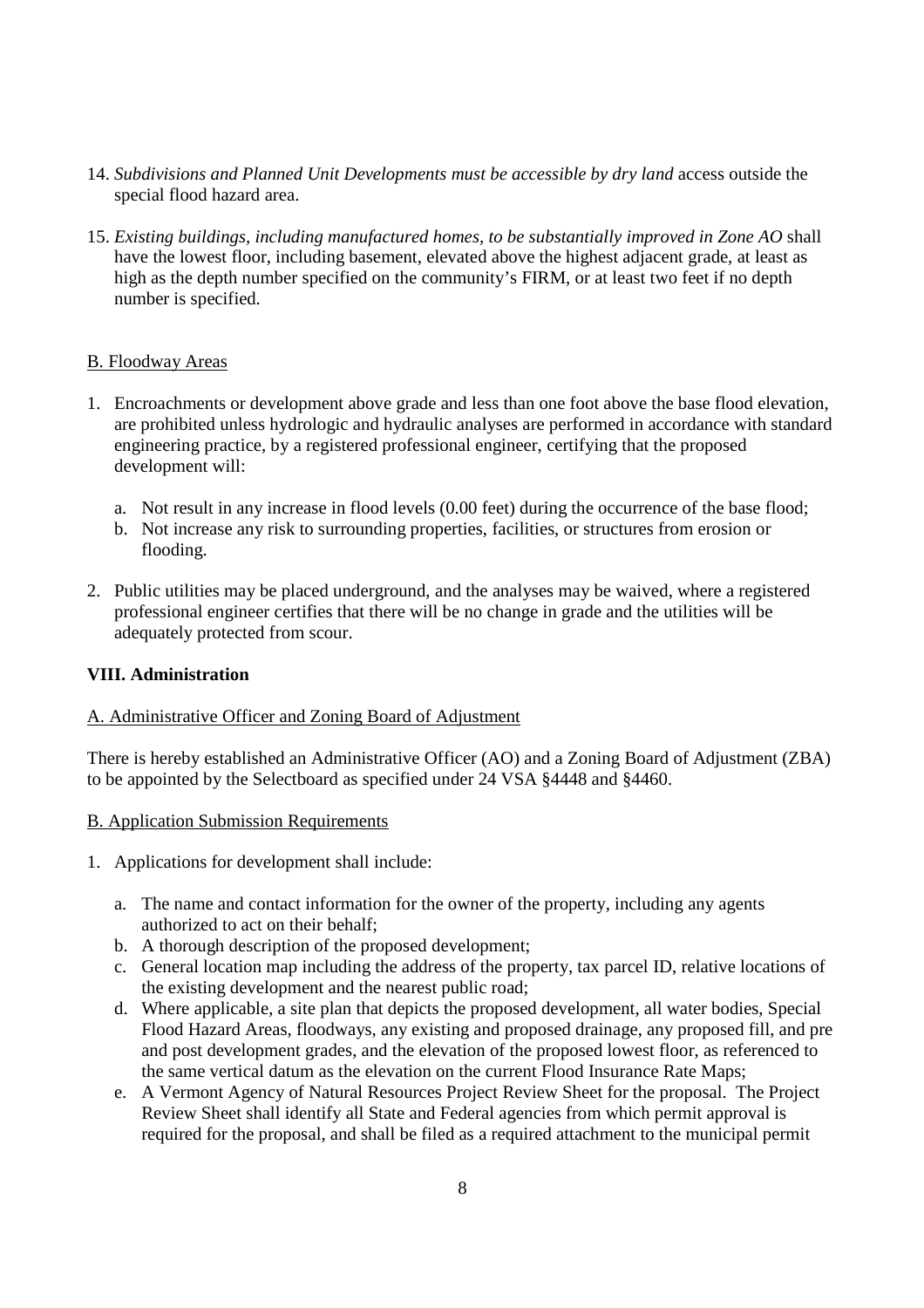application. The identified permits, or letters indicating that such permits are not required, shall be submitted to the AO and attached to the permit before work can begin;

- f. If this is an appeal for a variance, then the appeal application must include responses to the criteria set forth in 24 VSA §4469, §4424 (E), and CFR 60.6
- g. Two copies of the application, in addition to one to be forwarded to the State National Flood Insurance Program Coordinator at the Vermont Agency of Natural Resources, Department of Environmental Conservation, River Management Program; and,
- h. The appropriate fee as determined by the Selectboard.
- 2. For applicants seeking conditional use approval, approval under nonconforming structures and uses, or a variance, the following also need to be provided:
	- a. A list of abutters names and mailing addresses;
	- b. A statement of purpose and need for the proposed development;
	- c. A description of the alternatives considered to the proposed development, including alternate locations on site, especially outside of the hazard area;
	- d. Such pertinent information as identified in the regulations or deemed necessary by the ZBA for determining the suitability of the proposed development for the site;
	- e. Copies of the application sufficient for the file, the ZBA members, the State National Flood Insurance Program Coordinator, and additional parties such as the VT DEC Stream Alteration Engineer and adjacent communities if affected under Section VII C 2; and,
	- f. Any additional fees as required by the Selectboard.

# C. Referrals

- 1. Upon receipt of a complete application for a substantial improvement or new construction the AO shall submit a copy of the application and supporting information to the State National Flood Insurance Program (NFIP) Coordinator at the Vermont Agency of Natural Resources, in accordance with 24 V.S.A. § 4424. A permit may be issued only following receipt of comments from the Agency, or the expiration of 30 days from the date the application was mailed to the Agency, whichever is sooner.
- 2. If the applicant is seeking a permit for the alteration or relocation of a watercourse, copies of the application shall also be submitted to the adjacent communities, the Stream Alteration Engineer at the Vermont Agency of Natural Resources, and the Army Corps of Engineers. Copies of such notice shall be provided to the State National Flood Insurance Program (NFIP) Coordinator at the Vermont Agency of Natural Resources, Department of Environmental Conservation. A permit may be issued only following receipt of comments from the Vermont Agency of Natural Resources, or the expiration of 30 days from the date the application was mailed to the Vermont Agency of Natural Resources, whichever is sooner. The ZBA should consider comments from the NFIP Coordinator at ANR.

#### D. Public Notice

1. Prior to the issuance of a permit, proposals needing conditional use review, nonconforming structures and uses review, or approval for a variance, must have a warned public hearing. A copy of the application shall be submitted to VT ANR at least 30 days prior to the date of the public hearing. Public notice of the hearing shall be provided at least 15 days notice before the date of the hearing by all the following: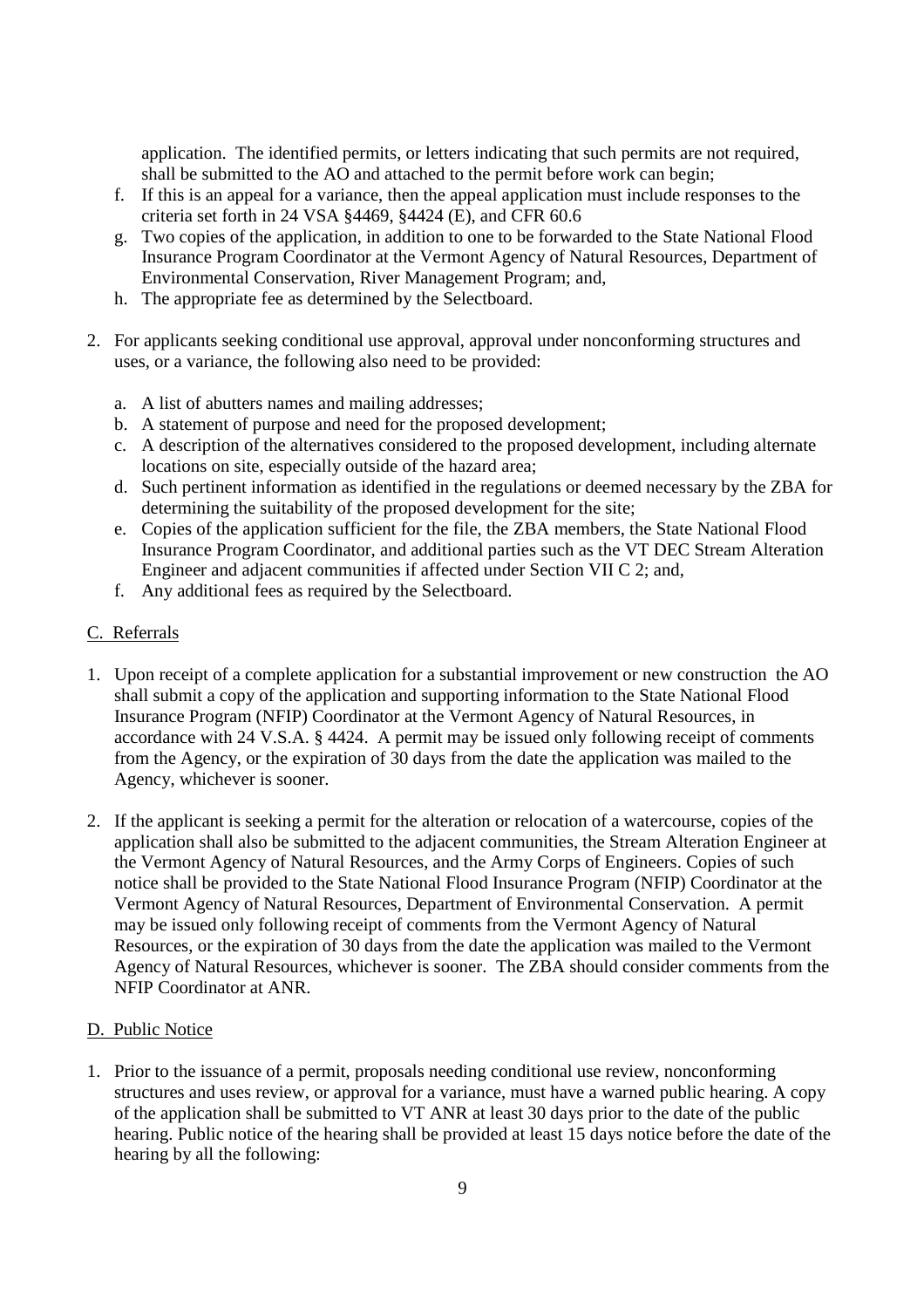- a. Publication of the date, place, and purpose of the hearing in the newspaper.
- b. Posting of the same information in three or more public places within the municipality including posting within view from the public right-of-way nearest to the property for which an application is made; and,
- c. Written notification to the applicant and to owners of all properties adjoining the property subject to development, without regard to any public right-of-way, as well as to all interested persons (as defined in Chapter 117). The notification shall include a description of the proposed project and shall be accompanied by information that clearly informs the recipient where additional information may be obtained, and that participation in the local proceeding is a prerequisite to the right to take any subsequent appeal.
- d. For hearings on subdivision plats located within 500 feet of a municipal boundary, written notification to the clerk of the adjoining municipality.
- 2. Public notice of all other types of development review hearings, including site plan review shall be given not less than seven  $(7)$  days prior to the date of the public hearing, and shall at minimum include the following:
	- a. Posting of the date, place and purpose of the hearing in three (3) or more public places within the municipality; and
	- b. Written notification to the applicant and to owners of all properties adjoining the property subject to development, without regard to public rights-of-way, which includes a description of the proposed project, information that clearly informs the recipient where additional information may be obtained, and that participation in the local proceeding, is a prerequisite to the right to take any subsequent appeal.
- 3. The applicant shall bear the cost of the public warning and notification of adjoining landowners.
- 4. No defect in the form or substance of any required public notice under this section shall invalidate the action of the ZBA where reasonable efforts have been made to provide adequate posting and notice. However, the action shall be invalid when the defective posting or notice was materially misleading in content. If an action is ruled to be invalid by the Zoning Board of Adjustment/Development Review Board or the Environmental Court, the action shall be remanded to the ZBA to provide new posting and notice, hold a new hearing, and take a new action.

# E. Decisions

- 1. The Administrative Officer shall act within 30 days to approve or deny the application, or refer the application to the ZBA. Applications that cannot be approved in compliance with this bylaw shall be denied. The decision shall be issued in writing and include a statement of the factual bases on which the conclusions were made. Decisions of the administrative officer can be appealed as below. If the AO fails to act within the 30-day period, a permit shall be deemed issued on the 31st day.
- 2. The ZBA shall consider comments from the NFIP Coordinator at ANR. The Board may recess the proceedings on any application pending submission of additional information. The Board should close the hearing promptly after all parties have submitted the requested information, adjourn the hearing, and may deliberate prior to issuing its decision.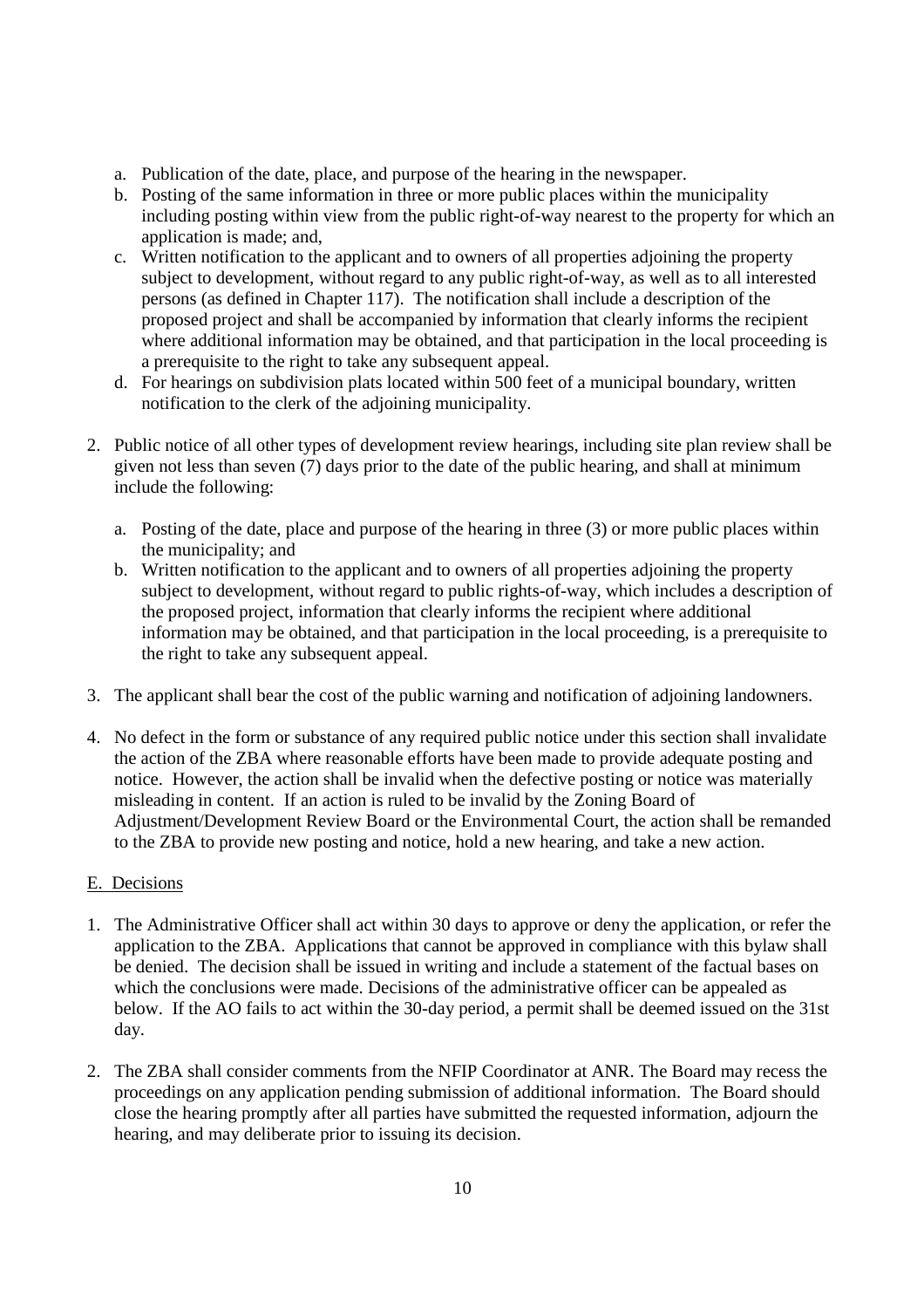- 3. Decisions by the ZBA shall include a statement of the factual basis on which the Board has made its conclusions regarding how the proposed development will meet the development standards, and a statement of the conclusions. In rendering a decision in favor of the applicant, the Board may attach additional reasonable conditions and safeguards as it deems necessary to implement the purposes of this bylaw and the municipal plan then in effect. Board decisions shall be conditioned to assure that all necessary permits must be also received from those government agencies from which approval is required by Federal, State or Municipal law for the approval to be valid. The Board may provide for the conditioning of permit issuance on the submission of a bond, escrow account, or other surety in a form acceptable to the legislative body of the municipality to assure one or more of the following: the completion of the project, adequate stabilization, or protection of public facilities that may be affected by a project.
- 4. Decisions of the ZBA shall be issued in writing within 45 days after the adjournment of the final hearing. All decisions shall be sent by certified mail to the applicant, and the appellant in matters on appeal. Copies of the decision shall also be mailed to every person or body appearing and having been heard at the hearing. The decision will will include a notice that an Interested Person may appeal the decision within 15 days.

#### F. Records

- 1. Within three days following the issuance of a permit, the Administrative Officer shall:
	- a. Deliver a copy of the permit to the Listers of the municipality; and
	- b. Post a copy of the permit in at least one public place in the municipality until the expiration of 15 days from the date of issuance of the permit.
- 2. Within 30 days after a municipal land use permit has been issued or within 30 days of the issuance of any notice of violation, the Administrative Officer shall:
	- a. Deliver the original or a legible copy of the permit, or notice of permit, and any approvals to the municipal clerk for recording in the land records as provided in 24 VSA, § 1154(a), and § 4449;
	- b. File a copy of the permit and any approvals in the municipal office in a location where all municipal land use permits shall be kept; and,
	- c. The Administrative Officer may charge the applicant for the cost of the recording fees as required by law.
- 3. The Administrative Officer shall properly file and maintain a record of:
	- a. All permits issued in areas covered by this bylaw;
	- b. Elevation Certificates with the as-built elevation (consistent with the datum of the elevation on the current Flood Insurance Rate Maps for the community) of the lowest floor, including basement, of all new or substantially improved buildings (not including accessory buildings) in the Special Flood Hazard Area
	- c. All flood proofing and other certifications required under this regulation; and,
	- d. All decisions of the Board (including variances and violations) and all supporting findings of fact, conclusions and conditions.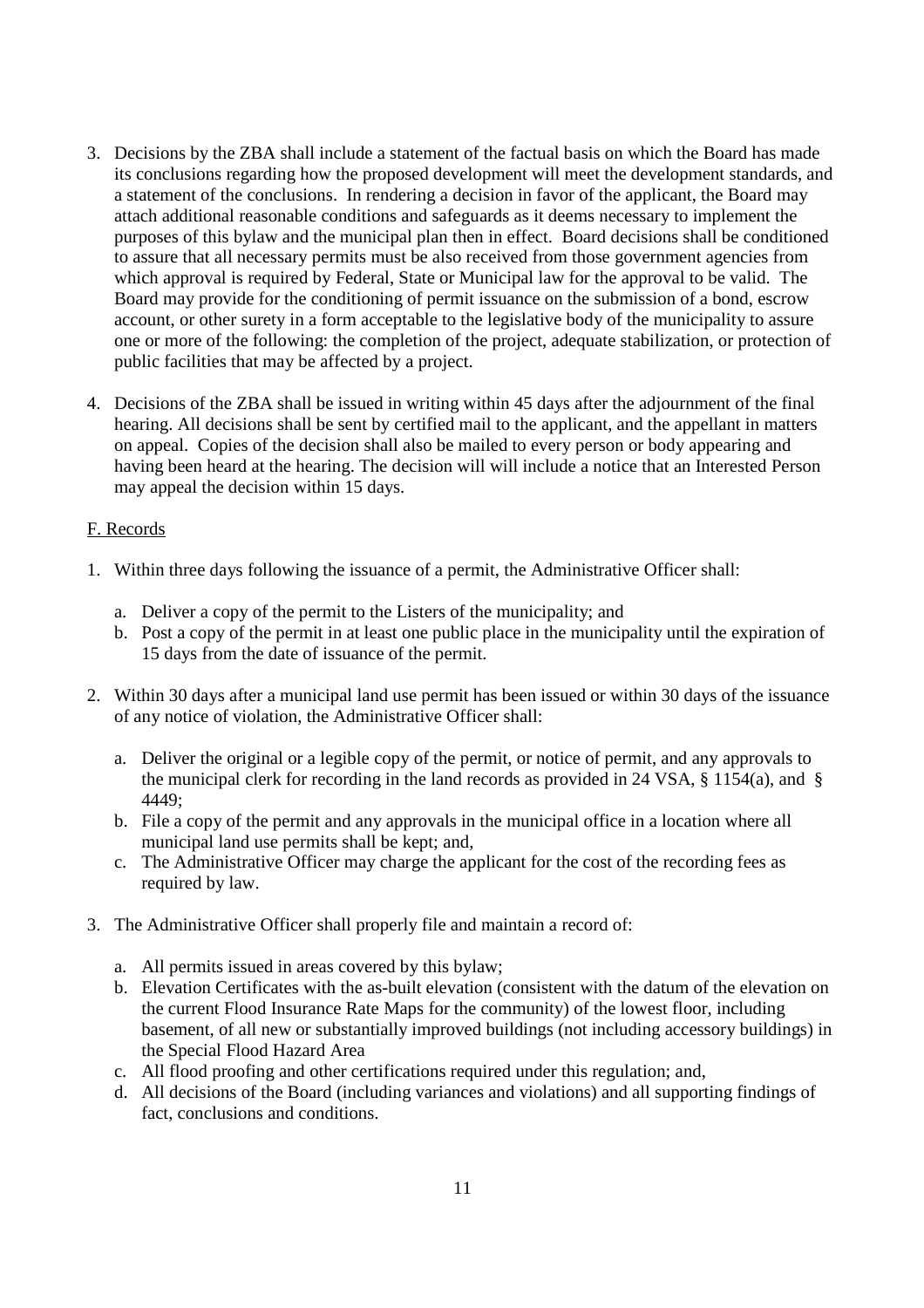#### G. Permit Validity

Each permit issued shall:

- 1. Contain a statement of the period of time within which an appeal may be taken
- 2. Require posting of a notice of permit on a form prescribed by the municipality within view from the public right-of-way most nearly adjacent to the subject property until the time for appeal in has passed.
- 3. Not take effect until 15 days after issuance, or in the event that a notice of appeal a decision by the Administrative Officer is properly filed, no such permit shall take effect until adjudication of that appeal by the Board is complete and the time for taking an appeal to the environmental court has passed without an appeal being taken. If an appeal is taken to the environmental court, the permit shall not take effect until adjudication by the environmental court; and,
- 4. Be valid for a period of two years.

# H. Appeals

An interested person as defined in Section XI may appeal any decision or act taken by the Administrative Officer by filing a notice of appeal with the secretary of the Board, or with the municipal clerk if no such secretary has been elected. This notice of appeal must be filed within 15 days of the date of that decision or act, and a copy of the notice of appeal shall also be filed with the Administrative Officer.

A notice of appeal shall be in writing and shall include the name and address of the appellant, a brief description of the property with respect to which the appeal is taken, a reference to the regulatory provisions applicable to that appeal, the relief requested by the appellant, and the alleged grounds why the requested relief is believed proper under the circumstances.

The Board shall set a date and place for a public hearing of an appeal under this chapter that shall be within 60 days of the filing of the notice of appeal. The Board shall give public notice of the hearing as specified for conditional approval. Any person or body empowered to take an appeal with respect to the property at issue may appear and be heard in person or be represented by an agent or attorney at the hearing. Any hearing held under this section may be adjourned by the Board from time to time; provided, however, that the date and place of the adjourned hearing shall be announced at the hearing. All hearings under this section shall be open to the public and the rules of evidence applicable at these hearings shall be the same as the rules of evidence applicable in contested cases in hearings before administrative agencies as set forth in 3 V.S.A. § 810.

Decisions of the Board may be appealed under §4469 in request for a Variance. Within 30 days of a decision by the Board, under §4471 an Interested Person who has participated in the municipal regulatory proceeding may appeal to the Vermont Environmental Court.

# **IX Certificate of Occupancy**

In accordance with Chapter 117 §4449, it shall be unlawful to use or occupy, or permit the use or occupancy of any land or structure, or part thereof, created, erected, changed, converted, or wholly or partly altered or enlarged in its use or structure within Special Flood Hazard Area until a certificate of occupancy is issued therefore by the Administrative Officer, stating that the proposed use of the structure or land conforms to the requirements of these bylaws. A certificate of occupancy is not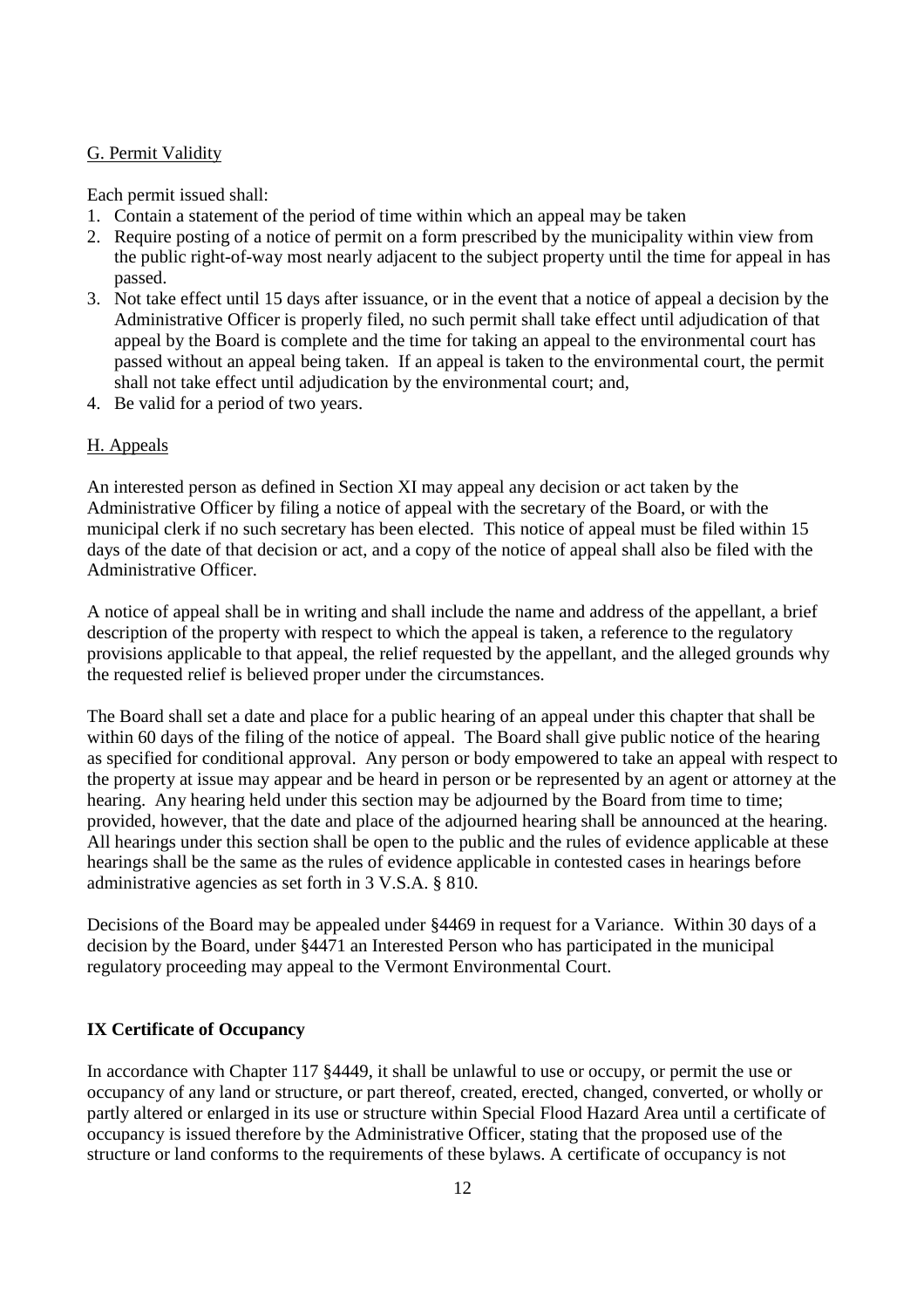required for structures that were built in compliance with the bylaws at the time of construction and have not been improved since the adoption of this bylaw. Within 14 days of the receipt of the application for a certificate of occupancy, the AO shall inspect the premises to ensure that all permits identified on the Project Review Sheet have been acquired and all that all work has been completed in conformance with the zoning permit and associated approvals. If the AO fails to grant or deny the certificate of occupancy within 14 days of the submission of the application, the certificate shall be deemed issued on the 15<sup>th</sup> day. If a Certificate of Occupancy can not be issued, notice will be sent to the owner and copied to the lender.

#### **X. Enforcement and Penalties**

It shall be the duty of the Administrative Officer to enforce the provisions of this bylaw. Upon determination that a violation exists, the Administrative Officer shall notify the alleged offender of the violation by certified mail.

- A. The notice of enforcement shall state that:
	- 1. A violation exists;
	- 2. That the alleged offender has an opportunity to cure the violation within seven days of receipt;
	- 3. That failure to cure the violation may result in fines and/or loss of flood insurance;
	- 4. That the alleged offender will not be entitled to an additional warning notice for a violation occurring after the seven days within the next succeeding 12 months; and,
	- 5. That the notice of violation may be appealed as specified under VI.G;
- B. Copies of the notice of violation will be:
	- 1. Mailed to the Vermont NFIP Coordinator and, within 30 days be
	- 2. Filed in the land use permit files; and,
	- 3. Delivered to the municipal clerk for recording in the land records.
- C. After seven days, if the violation has not been remedied, in accordance with 10 VSA § 1974a, § 4451, and § 4452, any person who is found to have violated this bylaw shall be fined by the court not more than \$100.00 for each offense. No action may be brought under this section unless such notice as required in has been given as described above in this part. In default of payment of the fine, the violator shall pay double the amount of the fine. Each day that a violation is continued shall constitute a separate offense.
- D. If any appeals have been resolved, but the violation remains, the AO shall submit a declaration to the Administrator of the National Flood Insurance Program requesting a denial of flood insurance to the violator. The declaration shall consist of: (a) the name of the property owner and address or legal description of the property sufficient to confirm its identity or location, (b) a clear and unequivocal declaration that the property is in violation of a cited State or local law, regulation, or ordinance, (c) a clear statement that the Administrative Officer making the declaration has authority to do so and a citation to that authority, (d) evidence that the property owner has been provided notice of the violation and the prospective denial of insurance, and (e) a clear statement that the declaration is being submitted pursuant to Section 1316 of the National Flood Insurance Act of 1968, as amended.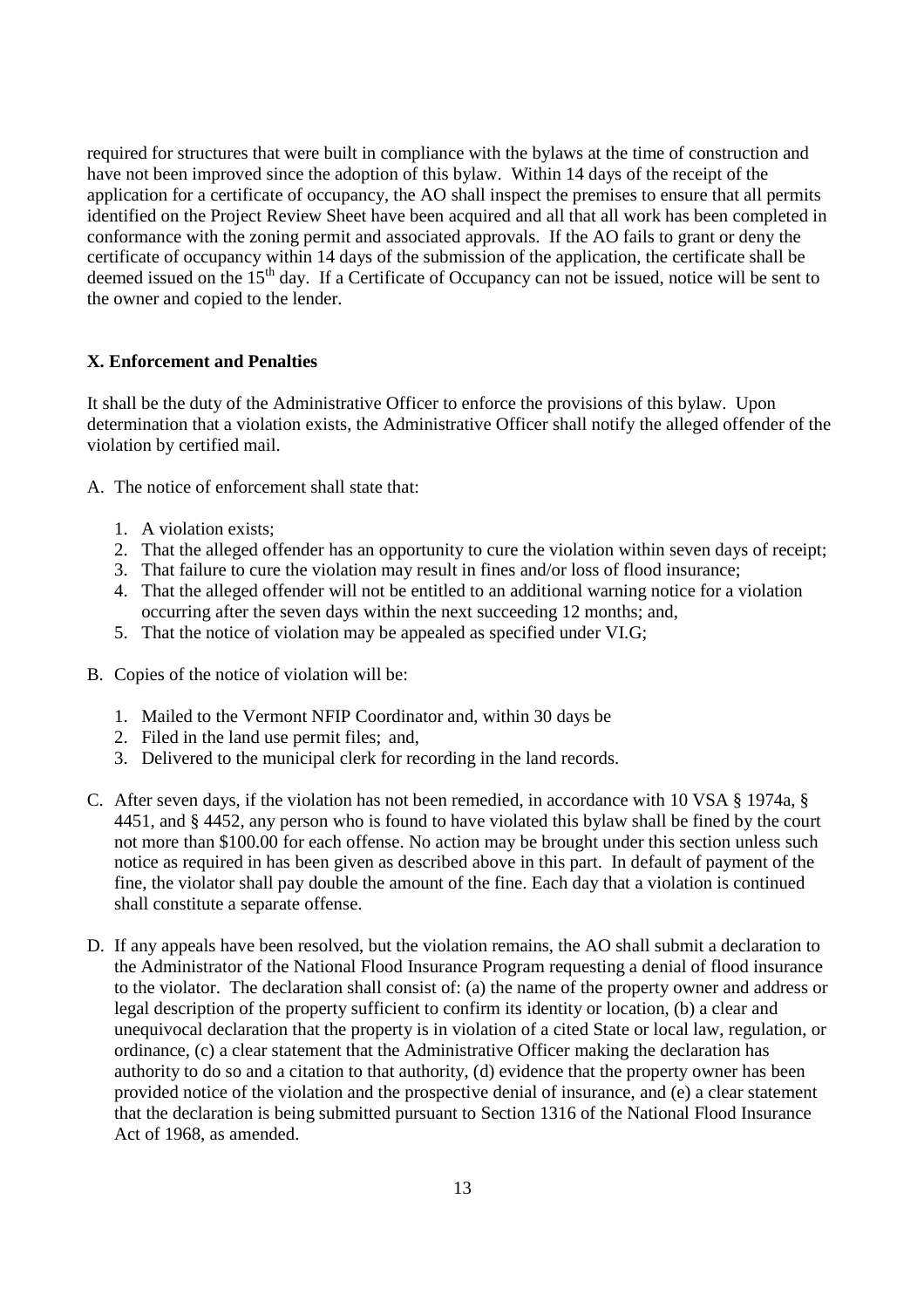E. Violations of the Accepted Agricultural Practices shall be enforced under this Section as violations of this bylaw. Such violations shall also be immediately reported to the Secretary of Agriculture for enforcement under 6 V.S.A. Section 4812.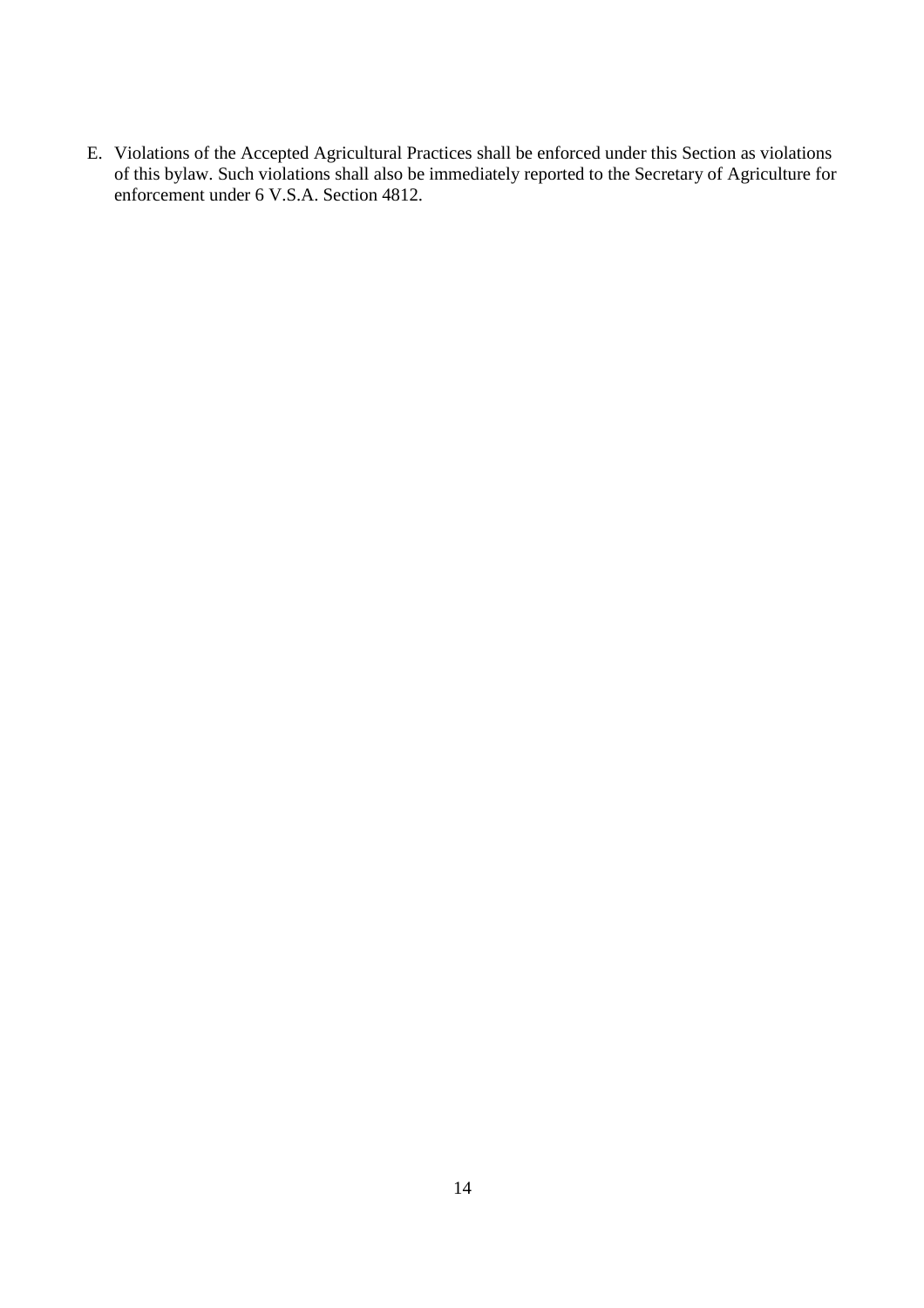# **XI. Definitions**

*"Accessory Structure"* means a structure which is: 1) detached from and clearly incidental and subordinate to the principal use of or structure on a lot, 2) located on the same lot as the principal structure or use, and 3) clearly and customarily related to the principal structure or use. For residential uses these include, but may not be limited to garages, garden and tool sheds, and playhouses.

*"Area of Special Flood Hazard"* is synonymous in meaning with the phrase "special flood hazard area" for the purposes of these regulations.

*"Base Flood"* means the flood having a one percent chance of being equaled or exceeded in any given year (commonly referred to as the "100-year flood").

*"Base Flood Elevation" (BFE)* is the elevation of the water surface elevation resulting from a flood that has a 1 percent chance of equaling or exceeding that level in any given year. On the Flood Insurance Rate Map the elevation is usually in feet, in relation to the National Geodetic Vertical Datum of 1929, the North American Vertical Datum of 1988, or other datum referenced in the Flood Insurance Study report, or the average depth of the base flood, usually in feet, above the ground surface.

*"BFE"* see Base Flood Elevation

*"Common plan of development*" is where a structure will be refurbished over a period of time. Such work might be planned unit by unit.

*"Critical facilities"* - include police stations, fire and rescue facilities, hospitals, shelters, schools, nursing homes, water supply and waste treatment facilities, and other structures the community identifies as essential to the health and welfare of the population and that are especially important following a disaster. For example, the type and location of a business may raise its status to a Critical Facility, such as a grocery or gas station.

*"Development"* means any human-made change to improved or unimproved real estate, including but not limited to buildings or other structures, mining, dredging, filling, grading, paving, excavation or drilling operations, or storage of equipment or materials.

*"Fill"* means any placed material that changes the natural grade, increases the elevation, or diminishes the flood storage capacity at the site.

*"FIRM"* see Flood Insurance Rate Map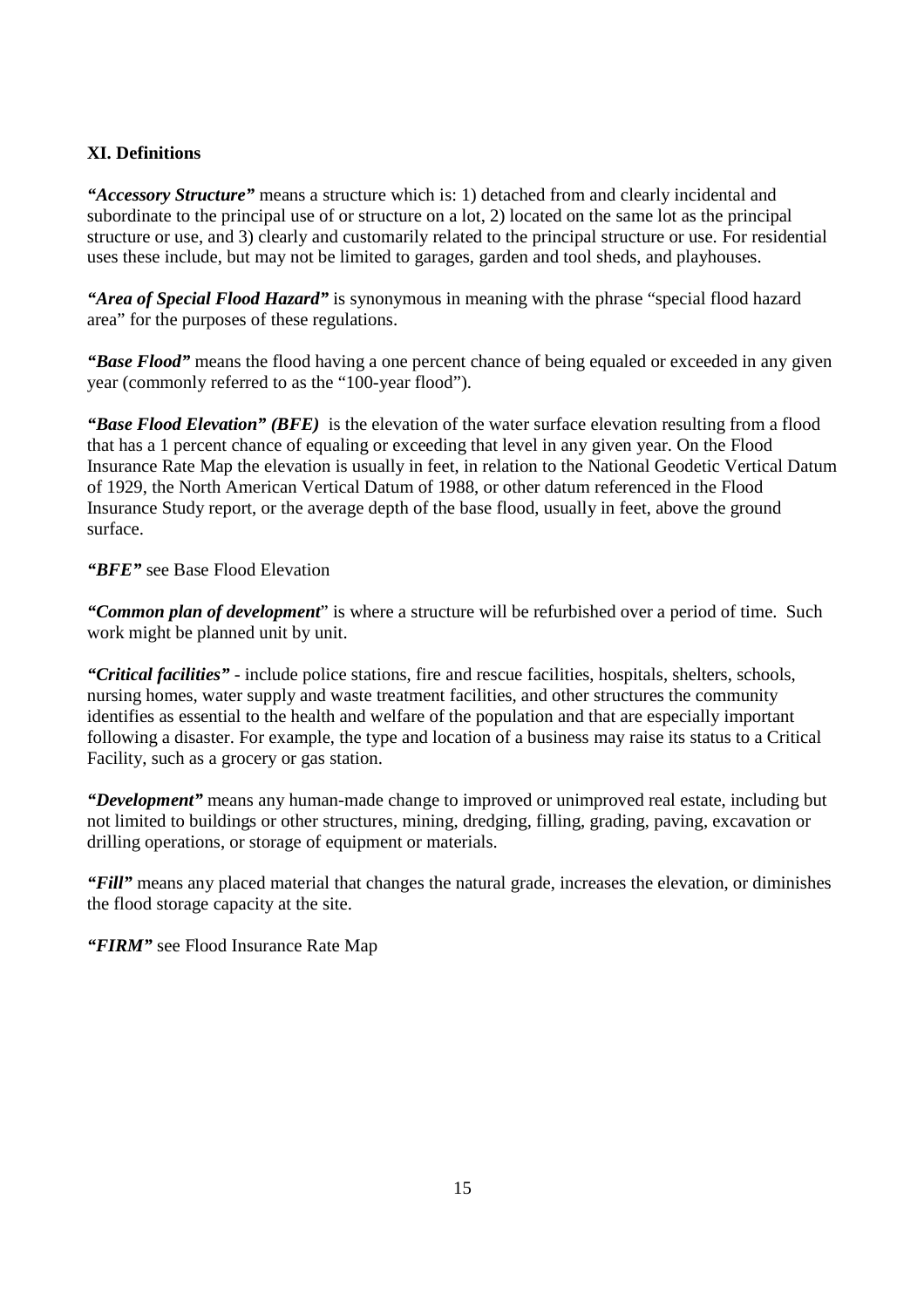*"Flood"* means (a) a general and temporary condition of partial or complete inundation of normally dry land areas from: the overflow of inland or tidal waters; the unusual and rapid accumulation or runoff of surface waters from any source; and mudslides which are proximately caused by flooding and are akin to a river of liquid and flowing mud on the surfaces of normally dry land areas, as when earth is carried by a current of water and deposited along the path of the current. (b) The collapse or subsidence of land along the shore of a lake or other body of water as a result of erosion or undermining caused by waves or currents of water exceeding anticipated cyclical levels or suddenly caused by an unusually high water level in a natural body of water, accompanied by a severe storm, or by an unanticipated force of nature, such as flash flood or abnormal tidal surge, or by some similarly unusual and unforeseeable event which results in flooding.

#### *"Flood Insurance Rate Map" (FIRM)* means an official map of a community, on which the Federal



Insurance Administrator has delineated both the special flood hazard areas and the risk premium zones applicable to the community. In some communities the hazard boundaries are available in paper, pdf, or Geographic Information System formats as a Digital Flood Insurance Rate Map (DFIRM).

*"Flood Insurance Study"* means an examination, evaluation and determination of flood hazards and, if appropriate, the corresponding water surface elevations or an examination, evaluation and determination of mudslide (i.e., mudflow) and /or flood related erosion hazards.

*"Floodplain or flood-prone area*" means any land area susceptible to being inundated by water from any source (see definition of "flood").

*"Flood proofing"* means any combination of structural and non-structural additions, changes, or adjustments to structures which reduce or eliminate flood damage to real estate or improved real property, water and sanitary facilities, structures and their contents.

*"Floodway"* means the channel of a river or other watercourse and the adjacent land areas that must be reserved in order to discharge the base flood without cumulatively increasing the water surface elevation more than one foot at any point. Please note that Special Flood Hazard Areas and floodways may be shown on a separate map panels.

*"Floodway, Regulatory in Town of Plainfield"* means the channel of a river or other watercourse and the adjacent land areas that must be reserved in order to discharge the base flood without cumulatively increasing the water surface elevation more than one foot at any point.

*"Functionally dependent use"* means a use which cannot perform its intended purpose unless it is located or carried out in close proximity to water.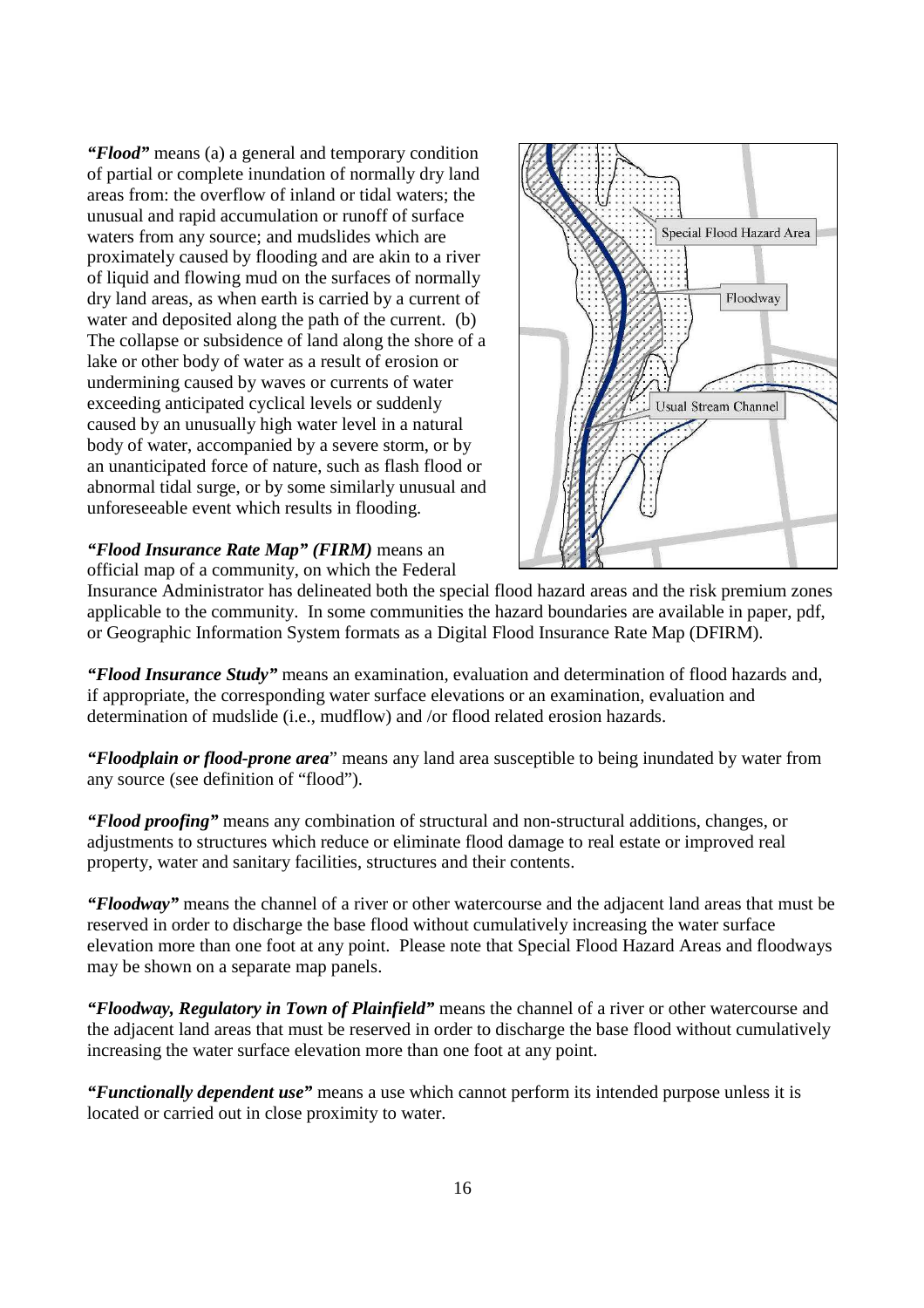*"Historic structure"* means any structure that is: (a) listed individually in the National Register of Historic Places (a listing maintained by the Department of the Interior) or preliminarily determined by the Secretary of the Interior as meeting the requirements for individual listing on the National Register; (b) certified or preliminarily determined by the Secretary of the Interior as contributing to the historical significance of a registered historic district or a district preliminarily determined by the Secretary to qualify as a registered historic district; (c) individually listed on a state inventory of historic places in states with historic preservation programs which have been approved by the Secretary of the Interior; or (d) individually listed on a local inventory of historic places in communities with historic preservation programs that have been certified either: (i) by an approved state program as determined by the Secretary of the Interior or (ii) directly by the Secretary of the Interior in states without approved programs.

**"***Letter of Map Amendment (LOMA***)"** is a letter issued by the Federal Emergency Management Agency officially removing a structure or lot from the flood hazard zone based on information provided by a certified engineer or surveyor. This is used where structures or lots are located above the base flood elevation and have been inadvertently included in the mapped special flood hazard area.

*"Lowest floor"* means the lowest floor of the lowest enclosed area, including basement, except an unfinished or flood resistant enclosure, usable solely for parking of vehicles, building access or storage in an area other than a basement area is not considered a building's lowest floor provided that such enclosure is not built so as to render the structure in violation of the applicable non-elevation design requirements of 44 CFR 60.3.

*"Manufactured home (or Mobile home)"* means a structure, transportable in one or more sections, which is built on a permanent chassis and is designed for use with or without a permanent foundation when attached to the required utilities. The term "manufactured home" does not include a "recreational vehicle".

*"New construction"* for regulation under this bylaw, means structures for which the *start of construction* commenced on or after the effective date of the floodplain management regulation adopted by the community and includes any subsequent improvements to such structures.

*"Non-residential"* includes, but is not limited to: small business concerns, churches, schools, nursing homes, farm buildings (including grain bins and silos), pool houses, clubhouses, recreational buildings, government buildings, mercantile structures, agricultural and industrial structures, and warehouses.

*"Recreational vehicle"* means a vehicle which is: (a) Built on a single chassis; (b) 400 square feet or less when measured at the largest horizontal projection; (c) Designed to be self-propelled or permanently towable by a light duty truck; and (d) Designed primarily not for use as a permanent dwelling but as a temporary living quarters for recreational, camping, travel, or seasonal use.

*"Special Flood Hazard Area"* is the floodplain within a community subject to a 1 percent or greater chance of flooding in any given year. For purposes of these regulations, the term "area of special flood hazard" is synonymous in meaning with the phrase "special flood hazard area". This area is usually labeled Zone A, AO, AH, AE, or A1-30 in the most current flood insurance studies and on the maps published by the Federal Emergency Management Agency. Maps of this area are available for viewing in the municipal office or online from the FEMA Map Service Center: msc.fema.gov Base flood elevations have not been determined in Zone A where the flood risk has been mapped by approximate methods. Base flood elevations are shown at selected intervals on maps of Special Flood Hazard